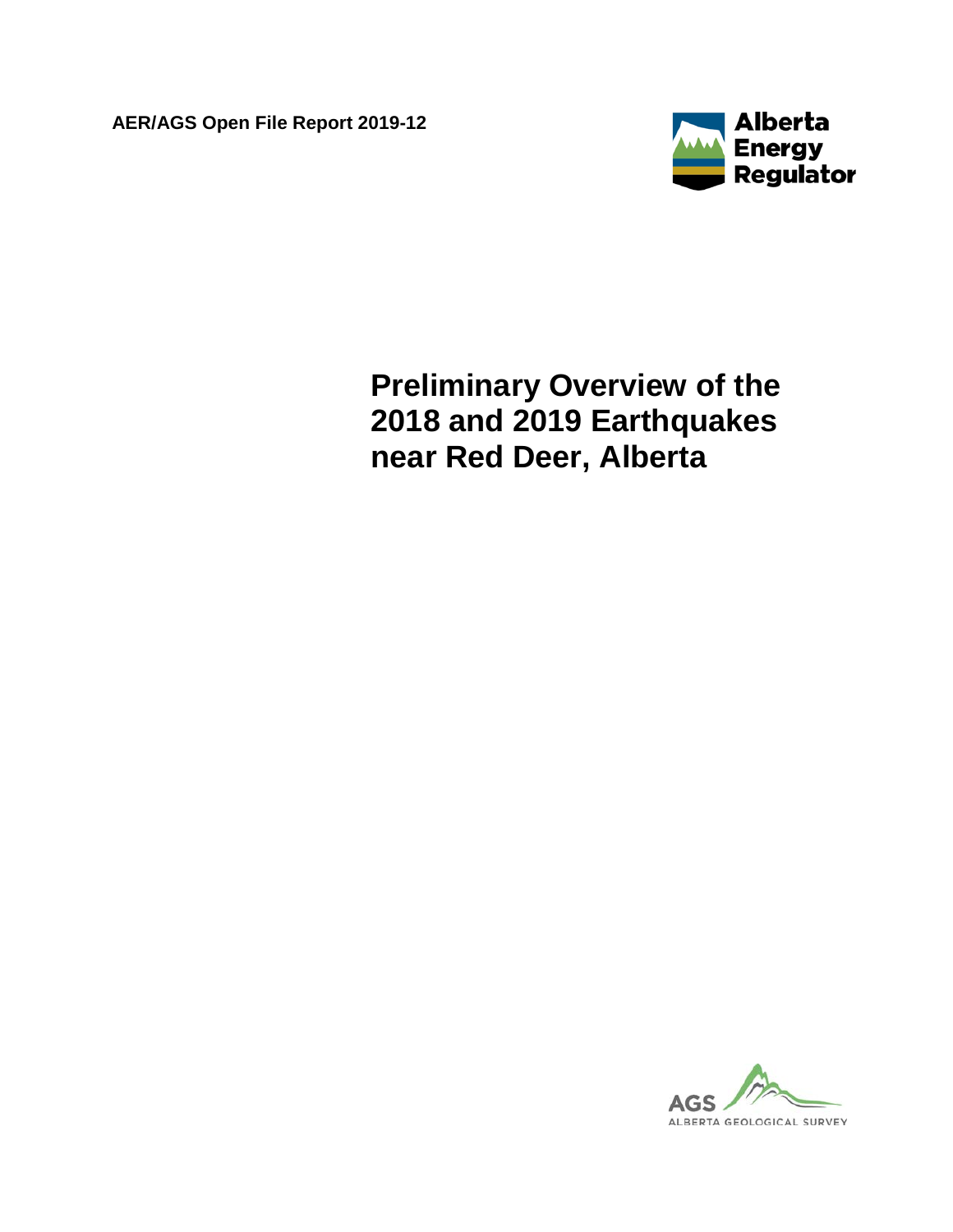**AER/AGS Open File Report 2019-12**

## **Preliminary Overview of the 2018 and 2019 Earthquakes near Red Deer, Alberta**

R. Schultz, S.M. Pawley and T.E. Hauck

Alberta Energy Regulator Alberta Geological Survey

December 2019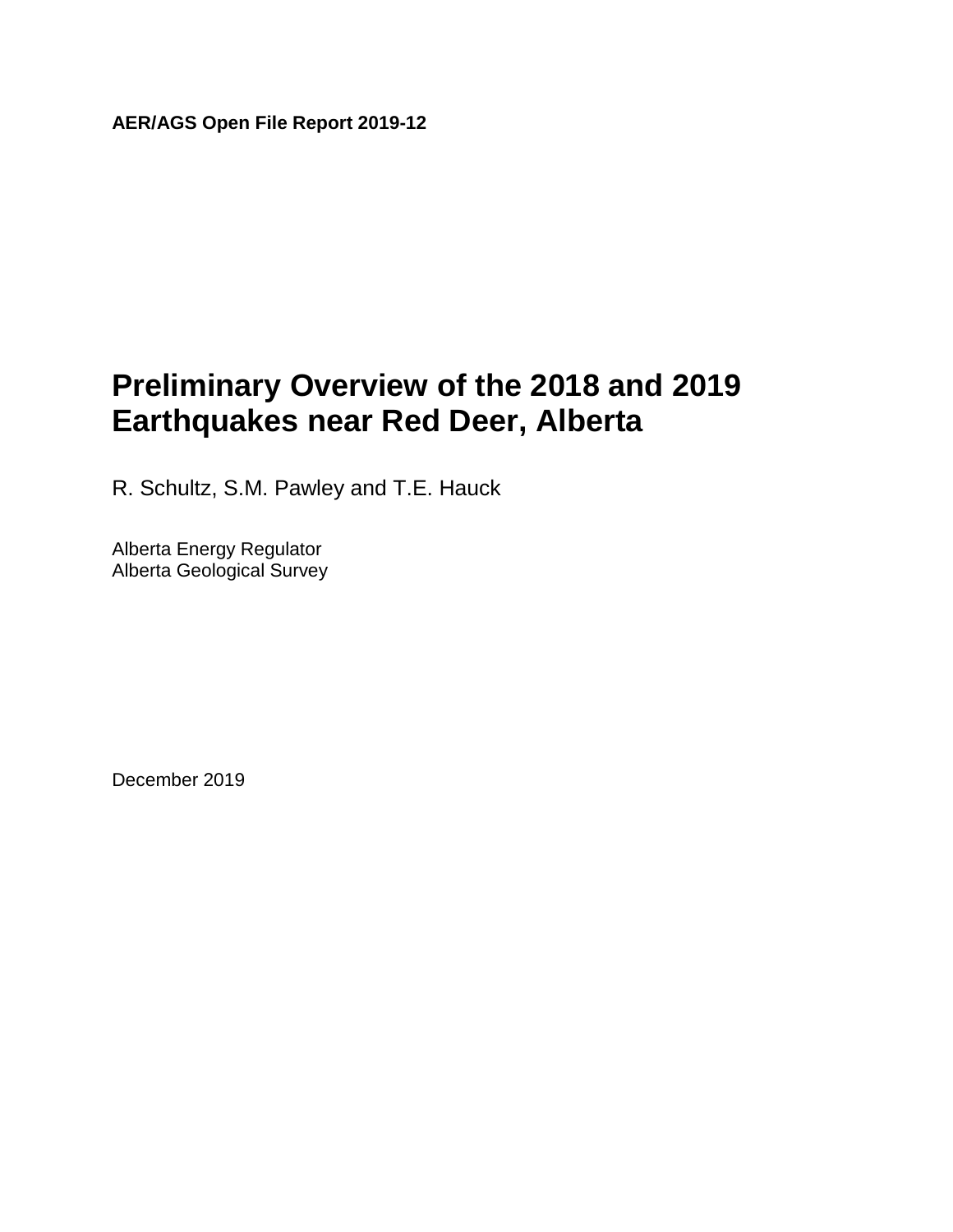©Her Majesty the Queen in Right of Alberta, 2019 ISBN 978-1-4601-4504-3

The Alberta Energy Regulator / Alberta Geological Survey (AER/AGS), its employees and contractors make no warranty, guarantee or representation, express or implied, or assume any legal liability regarding the correctness, accuracy, completeness or reliability of this publication. Any references to proprietary software and/or any use of proprietary data formats do not constitute endorsement by the AER/AGS of any manufacturer's product.

If you use information from this publication in other publications or presentations, please acknowledge the AER/AGS. We recommend the following reference format:

Schultz, R., Pawley, S.M. and Hauck, T.E. (2019): Preliminary overview of the 2018 and 2019 earthquakes near Red Deer, Alberta; Alberta Energy Regulator / Alberta Geological Survey, AER/AGS Open File Report 2019-12, 10 p.

Publications in this series have undergone only limited review and are released essentially as submitted by the author.

**Published December 2019 by:**

Alberta Energy Regulator Alberta Geological Survey 4th Floor, Twin Atria Building 4999 – 98th Avenue Edmonton, AB T6B 2X3 Canada

Tel: 780.638.4491 Fax: 780.422.1459 Email: [AGS-Info@aer.ca](mailto:AGS-Info%40aer.ca) Website: [www.ags.aer.ca](http://www.ags.aer.ca/)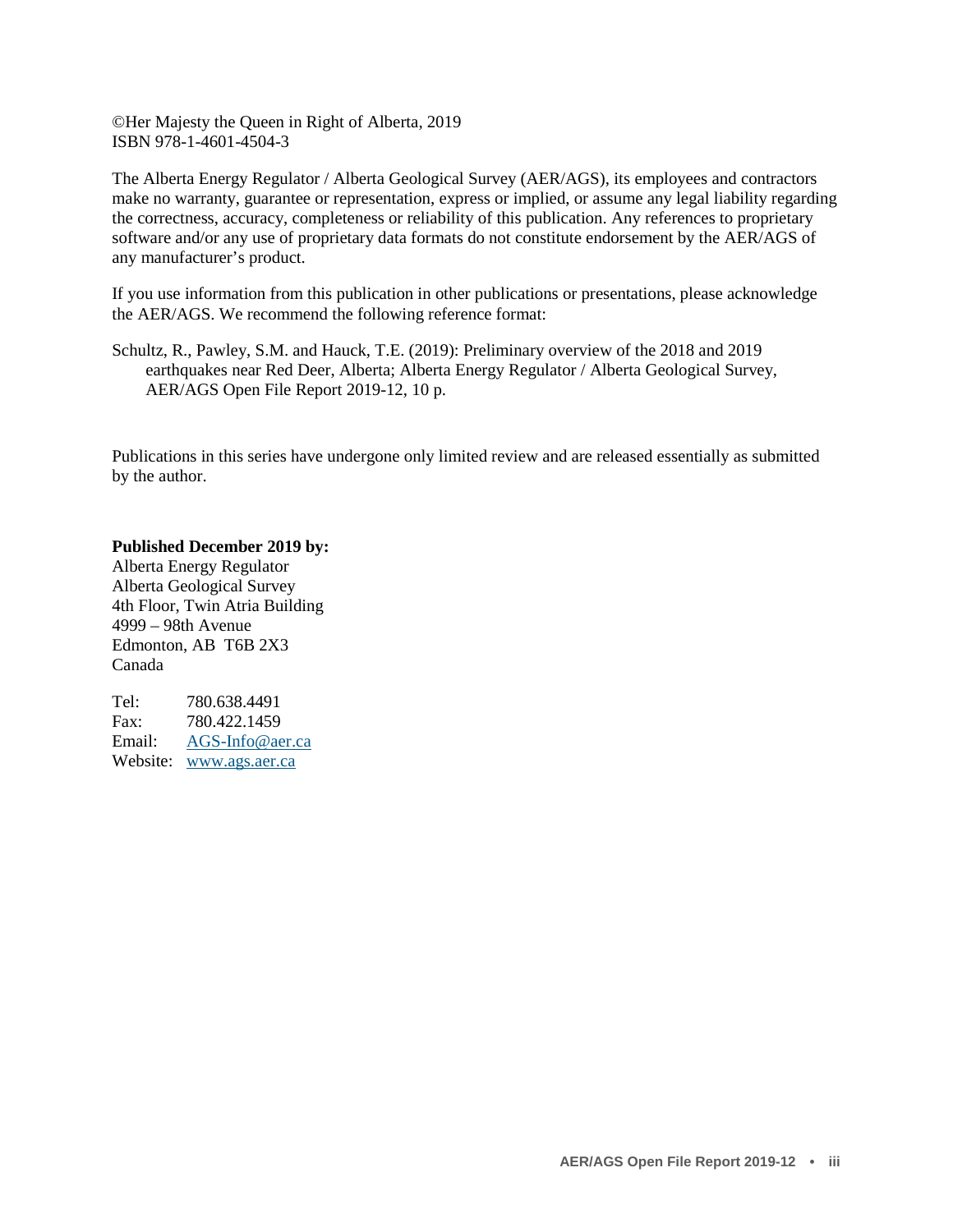#### **Contents**

### **Figures**

| Figure 2. Map showing the locations of passive seismic station used in East Shale Basin analysis.  3 |  |
|------------------------------------------------------------------------------------------------------|--|
|                                                                                                      |  |
|                                                                                                      |  |
|                                                                                                      |  |
|                                                                                                      |  |
|                                                                                                      |  |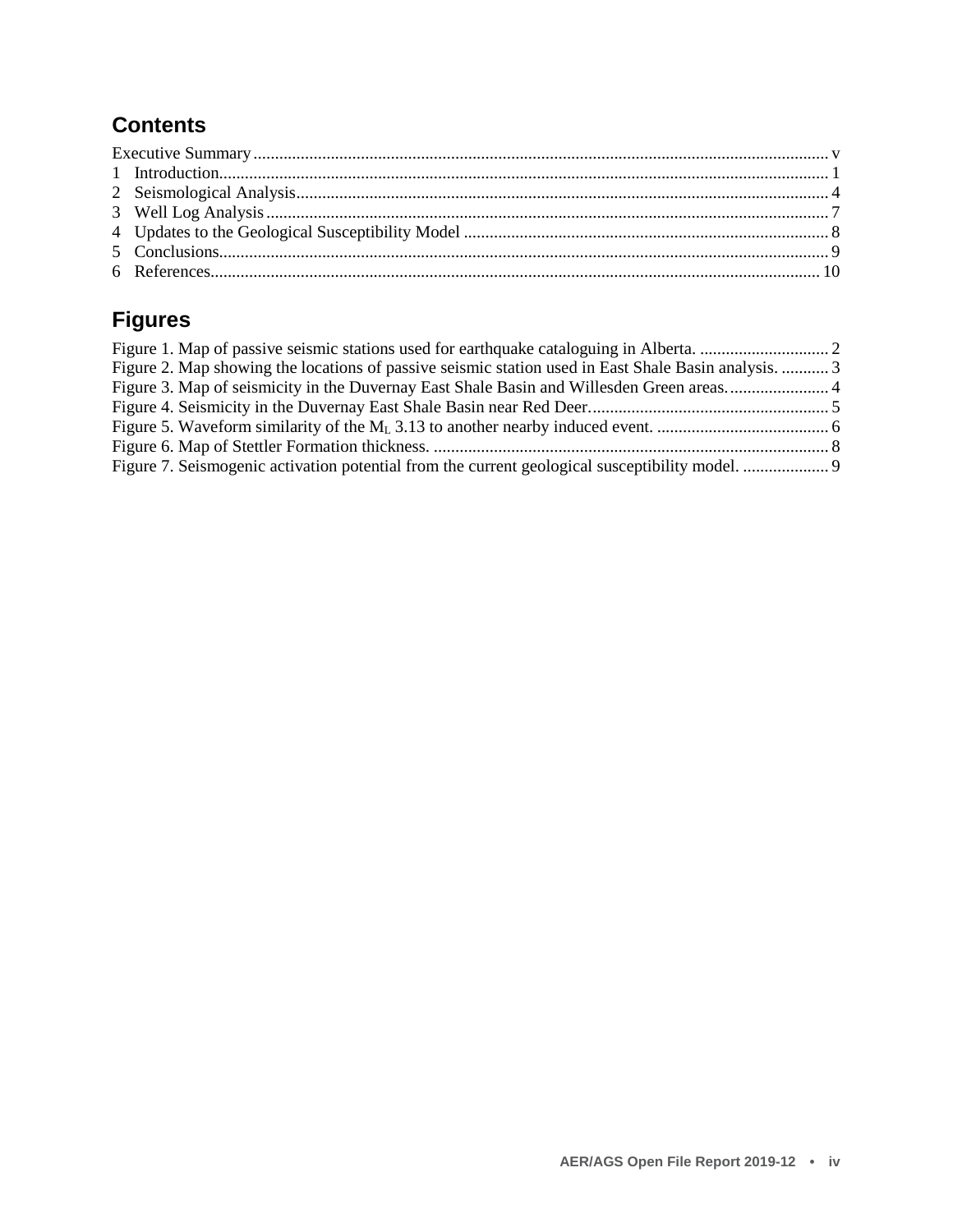#### <span id="page-4-0"></span>**Executive Summary**

The occurrence of two felt seismic events near Red Deer in March 2018 and March 2019 has recently spurred the Alberta Geological Survey (AGS) to review earthquakes in central Alberta, outside of the Alberta Energy Regulator's Subsurface Order No. 2 for the Fox Creek region. Multiple analyses of collected seismic data in the Duvernay East Shale Basin (ESB) area have produced a better understanding of the seismotectonic conditions of the Duvernay. This report outlines a high-level description of these findings.

- A  $M_L$  3.13 earthquake was recognized on March 19, 2018 near Red Deer. The shaking from the event was felt by some.
- A  $M<sub>L</sub>$  4.18 earthquake was recognized on March 4, 2019 near Red Deer. The shaking from the event was felt by many. Complaints of damage from the event were received as well.
- A nearby operator installed a seismic network and shared their data with the AGS.
- Analysis of data suggested that the  $M<sub>L</sub>$  3.13 and 4.18 events were induced, and that other smaller clusters of events (up to  $M<sub>L</sub>$  2.0) were also induced in the Duvernay ESB.
- A historical analysis of all nearby seismological data in the Duvernay ESB discovered an additional well which caused earthquakes (up to  $M<sub>L</sub>$  2.59) in the Duvernay ESB during September of 2014.
- Examination of well log records to identify new proxies of fluid flow (thought to indicate susceptibility to induced earthquakes) suffered from sparse well control at suitable depths.
- The modelled geological susceptibility of induced earthquakes in the Duvernay has been updated to include these new events and a new geological proxy related to distance from the Leduc Reef margins.

More in-depth and rigorous work is currently in progress. For full scientific rigor, the detailed results of the seismological work are being prepared for submission to a peer-reviewed journal (Schultz and Wang, in progress).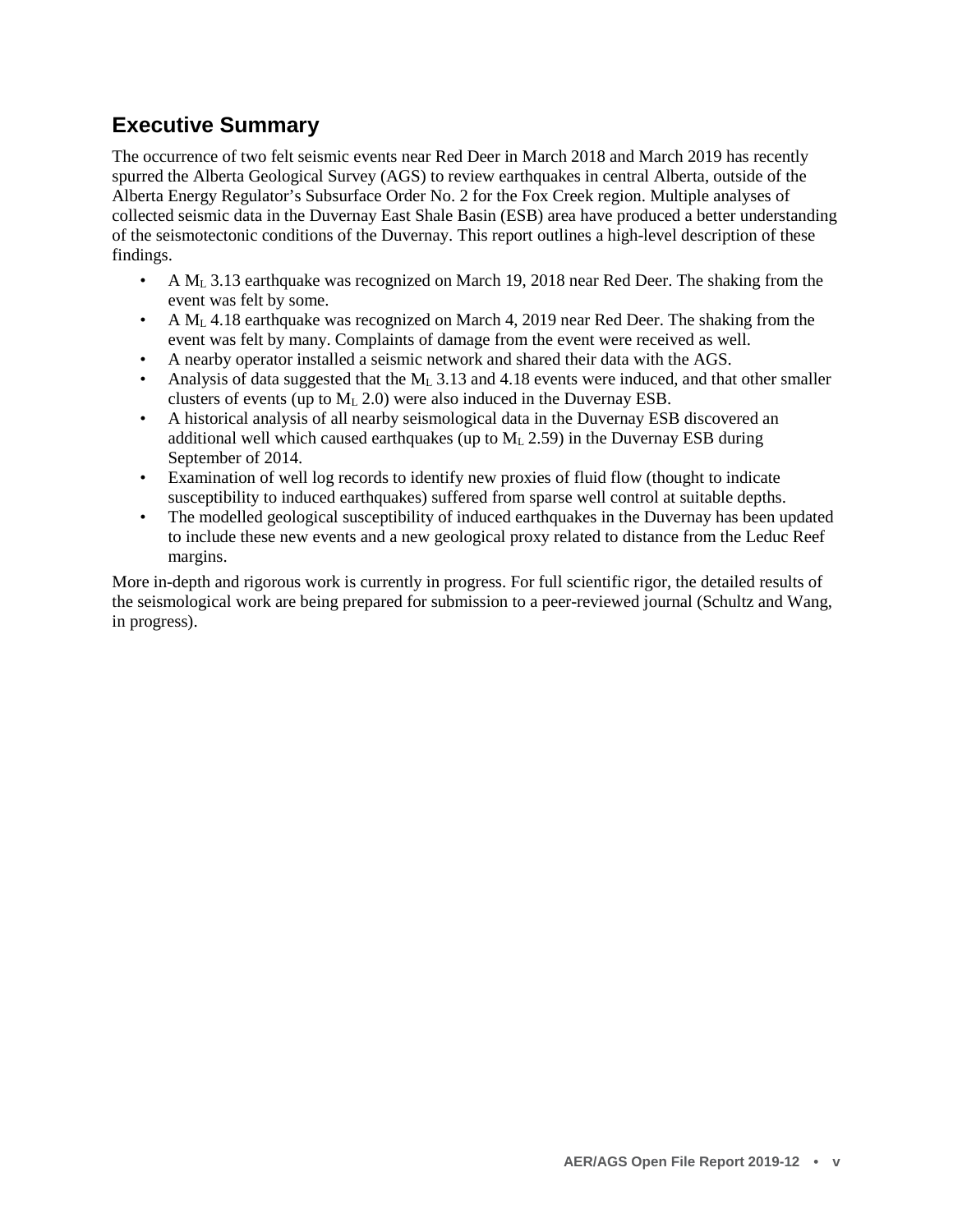#### <span id="page-5-0"></span>**1 Introduction**

A notable increase in the number of earthquakes attributable to petroleum resource development has been observed within the Western Canadian Sedimentary Basin (WCSB)(Wetmiller, 1986; Baranova et al., 1999; Schultz et al., 2014; Atkinson et al., 2016). In particular, hydraulic fracturing has contributed most significantly to the apparent rate change in the past few years (Schultz et al., 2017; 2018). Despite the regionally pronounced change in earthquake rate and hazard (Ghofrani et al., 2019), only a small proportion of the total wells within the WCSB exhibit induced earthquakes (Atkinson et al., 2016).

Within Alberta, the majority of recent induced earthquake activity has been focused on areas of Duvernay Formation development near Fox Creek (Schultz et al., 2017; 2018) and has been managed via a traffic light protocol (TLP) (Alberta Energy Regulator, 2015). However, recent events (19 March 2018 and 4 March 2019) were large enough  $(M_L 3.13$  and  $M_L 4.18$ ) to be felt by nearby residents in the City of Red Deer, who were between 4–10 km away. The observation of these events in a typically seismically quiescent region was suspicious, considering the recent development of the Duvernay East Shale Basin (ESB). Because deployments of seismic monitoring stations in the province (Figure 1) have been skewed to more seismically active areas (Schultz and Stern, 2015), assessing the induced status of this cluster based solely on data from those areas was impossible. Instead, the operator of the well in question deployed a passive seismic monitoring network (Figure 2) to more thoroughly address the issue. The data were shared with the Alberta Geological Survey (AGS) and prompted several follow-up analyses.

In this report, we outline the workflow and learnings developed from data recorded by the AGS seismic monitoring network and data shared by industry. We find a handful of new clusters near Red Deer that are confirmed as induced – at least two of which were large enough to be felt by people nearby. From this, a historical analysis found one more ESB seismic event closer to the Rocky Mountains in 2014. We use learnings from other hydraulic fracturing induced seismicity case studies to search for geological conditions responsible for these earthquakes. Based on these new learnings we produce a more complete version of the geological susceptibility model developed by Pawley et al. (2018).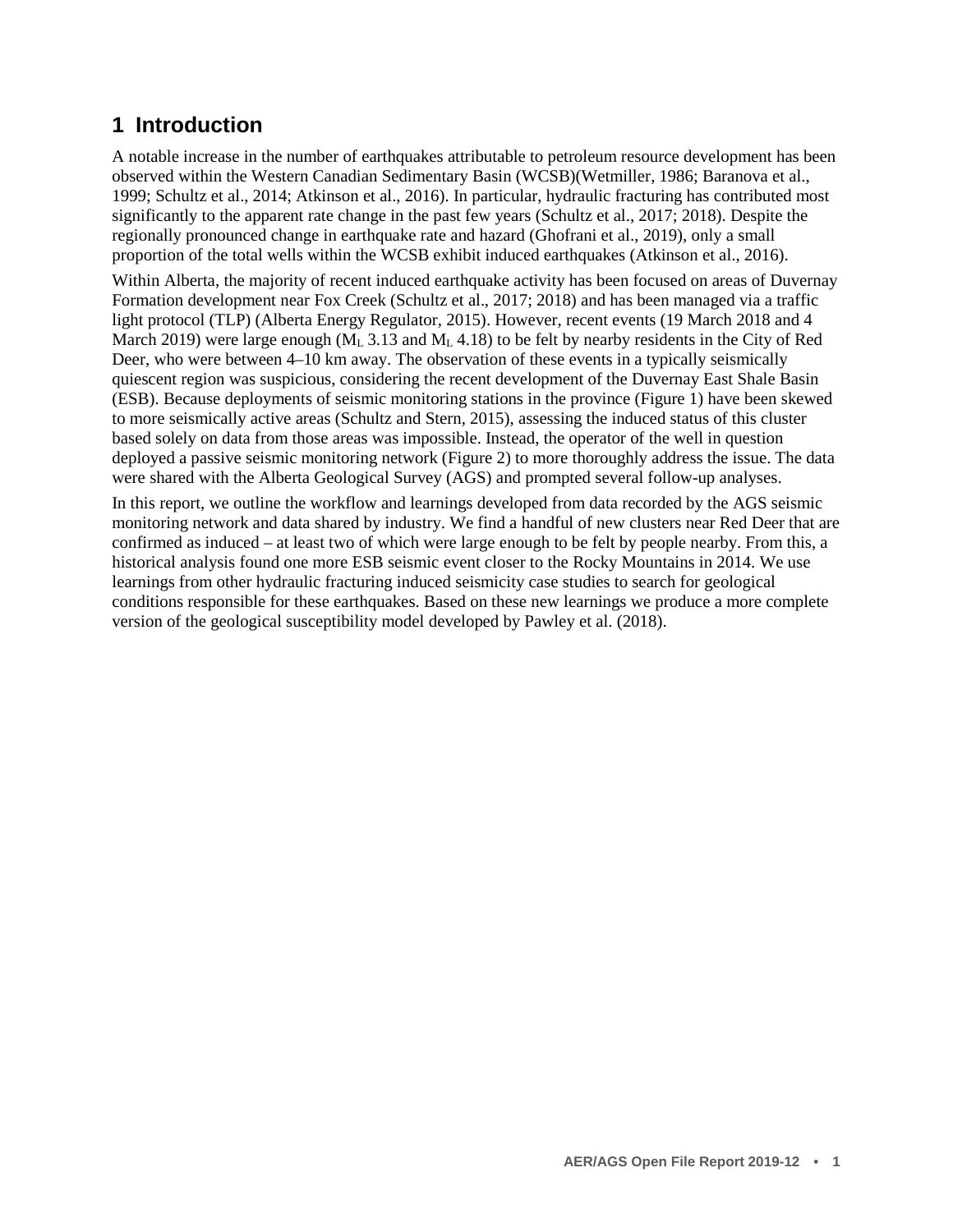<span id="page-6-0"></span>

**Figure 1. Map of passive seismic stations used for earthquake cataloguing in Alberta.**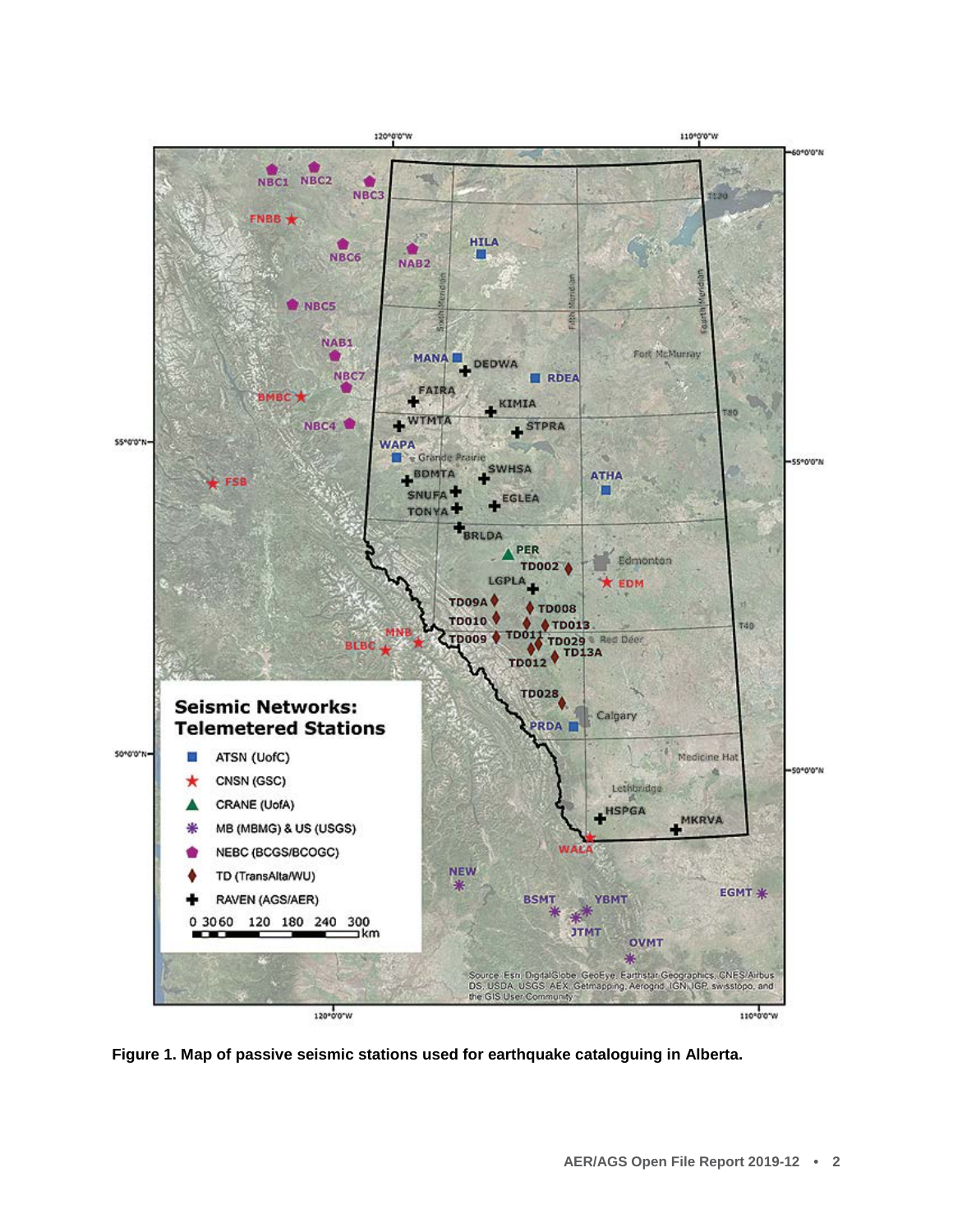<span id="page-7-1"></span>

<span id="page-7-0"></span>**Figure 2. Map showing the locations of passive seismic station used in East Shale Basin analysis. Green triangle is an offline station from the University of Alberta, purple circle is a newly installed Alberta Geological Survey RAVEN station, and the orange circles are the stations installed by operators that provided their data. Background satellite imagery and road network provides geographic context.**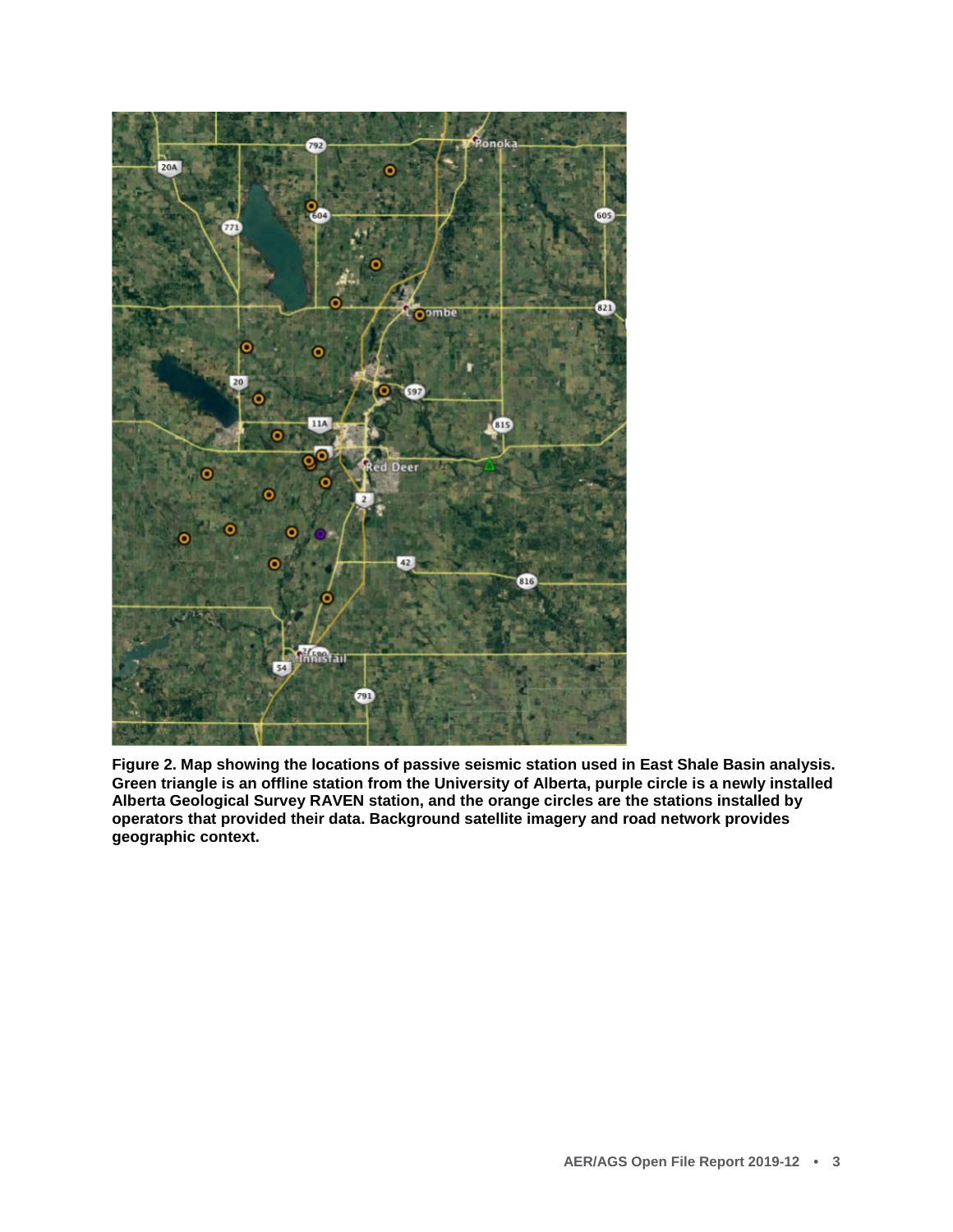### <span id="page-8-0"></span>**2 Seismological Analysis**

In this section we describe the high-level seismological analysis conducted to understand the recent events occurring in the Duvernay ESB area. The detailed results and implications of this seismological analysis are to be elaborated on in a future peer-reviewed study (Schultz and Wang, in progress).

Earthquakes throughout the province are routinely catalogued by the AGS (Stern et al., 2013). In this report, we consider historical events in the Duvernay Willesden Green and ESB areas starting in 2006 through March 2019 (Figure 3). We refine the AGS catalogue within this time period acquired by the regional network (Figure 1) and supplement it with industry data (Figure 2). This supplemental dataset provides an excellent basis to understand the seismogenic potential for induced earthquakes in the Duvernay ESB—this could not have been confidently accomplished otherwise.



**Figure 3. Map of seismicity in the Duvernay East Shale Basin and Willesden Green areas. Plotted are earthquakes from 2006 to March 2019 (red circles, scaled by magnitude), Duvernay hydraulic fracturing wells (black tadpoles), extent of the Duvernay Formation (purple area), and nearby towns (gray area). Earthquakes from the catalogue include all earthquakes with a hypocentre at a depth of 3 km or greater. Earthquake hypocentres are deeper within the western part of the map area; all noise considered to result from mining blasts were removed from the analyses.**

Using a workflow similar to previous studies (Schultz et al., 2017; 2018), numerous events in this refined/supplemented catalogue were found to be associated with contemporaneous hydraulic fracturing completions. Many of the events in the Willesden Green area are likely induced by ongoing secondary recovery operations (Wetmiller, 1986; Baranova et al., 1999). On the other hand, many Duvernay ESB clusters are associated with hydraulic fracturing (Figure 4). Correlation between hydraulic fracturing operations and earthquake cluster timing was ascertained using statistical tests (Schultz and Telesca, 2018).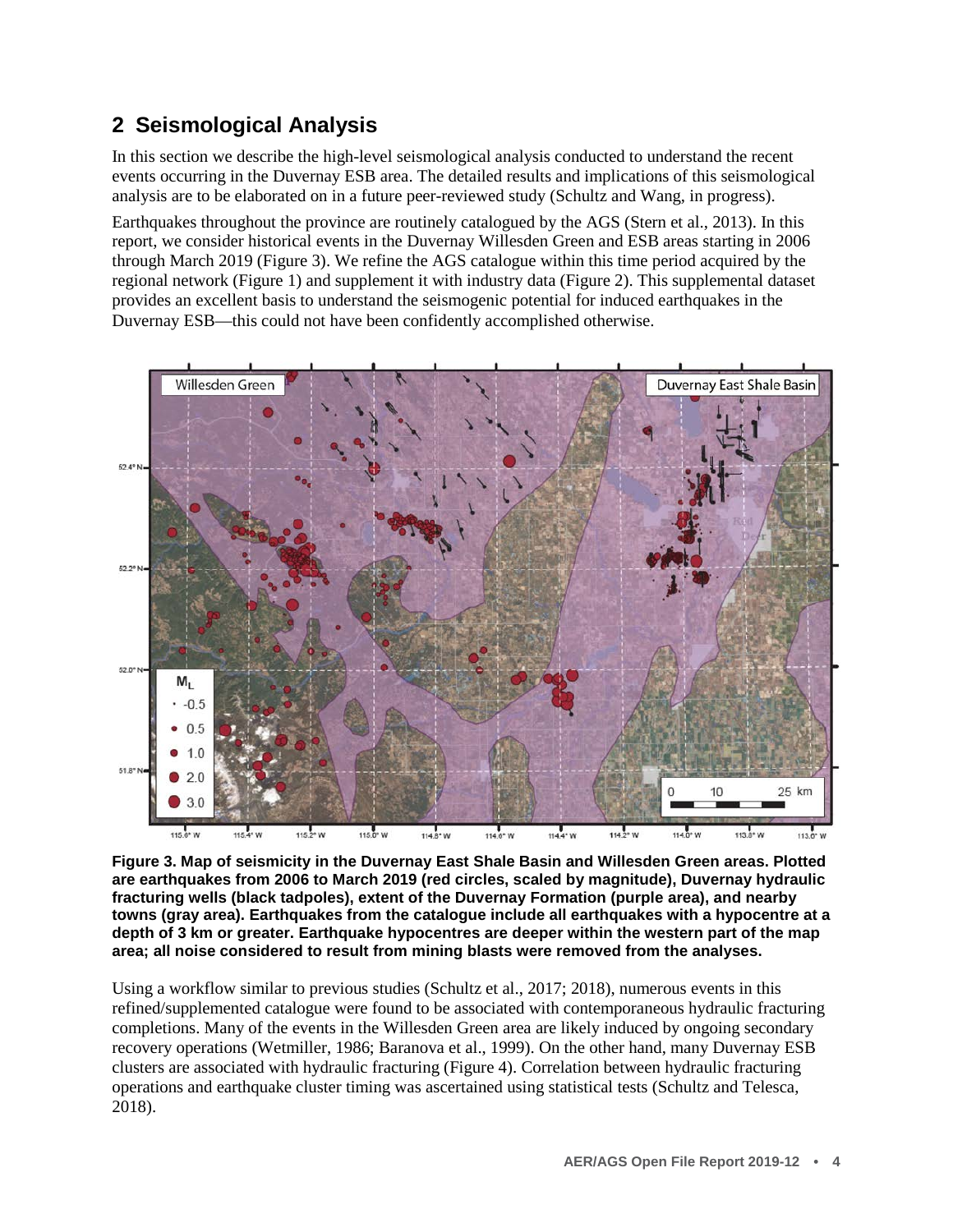<span id="page-9-0"></span>

**Figure 4. Seismicity in the Duvernay East Shale Basin near Red Deer. a) Map of earthquakes from 2006 through March 2019 (circles scaled by magnitude), Duvernay hydraulic fracturing wells(tadpoles), extent of the Duvernay Formation (purple areas), and nearby towns (gray areas). b) Timeline of earthquake magnitudes (circles) compared against volumes in stage completions (gray area) and fraction of cumulative volume used (black line). An observation of sudden, small magnitude earthquakes starting in early 2018 was possible because of the supplemental operator data. Hydraulic fracturing wells and earthquakes are colour coded by their associations in both panels.**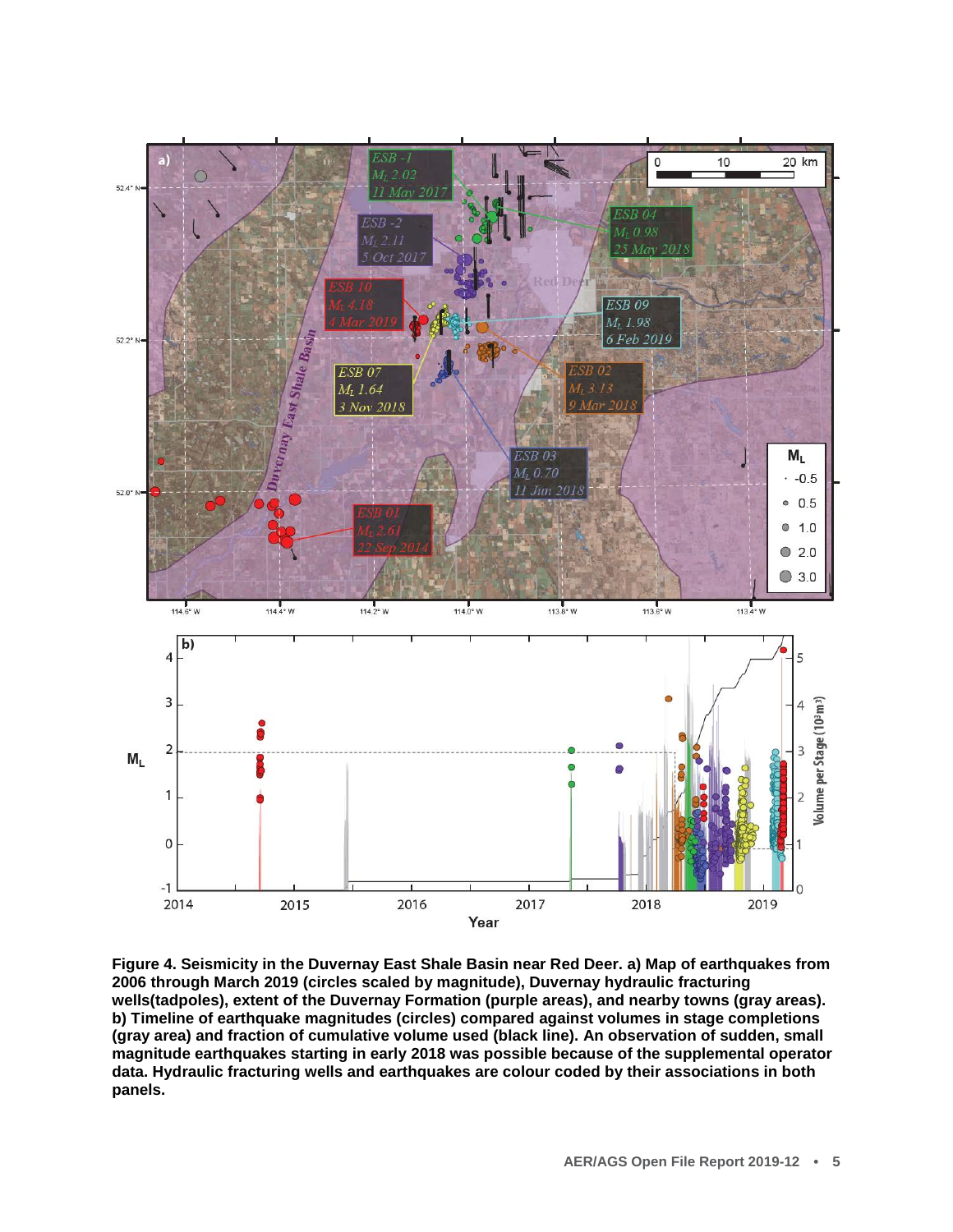<span id="page-10-0"></span>Specifically, at least thirteen new clusters of induced earthquakes are recognized. The majority of these events would have remained undetected on the regional network (approximate detection threshold of  $M<sub>L</sub>$ ) 2.0). In fact, the observation of clusters in early 2018 (during the acquisition of the supplemental data) allows for the association of previous seismicity in the region with prior hydraulic fracturing operations. For example, the M<sub>L</sub> 3.13 event of 19 March 2018 (before the acquisition of supplemental data) likely was induced, as indicated by similarity in both timing and waveform to events in the nearby cluster (Figure 5). Most notable of this historical analysis, a case of induced earthquakes is recognized in the southwest corner of the Duvernay ESB in the fall of 2014. Preliminary analysis of this 2014 cluster appears to have similar characteristics to those observed near Fox Creek, in terms of total stimulation volume (per well) versus earthquake productivities. On the other hand, events near Red Deer appear to be related to higher volume-per-pad stimulations (Figure 4), which suggests a lower seismogenic index (i.e., less geological susceptibility) in these cases; however, more data will be required to make a more definitive assertion here.



**Figure 5. Waveform similarity of the ML 3.13 to another nearby induced event. Top panel shows the P-wave arrival of the ML 3.13 event on the vertical component. The bottom panel shows the P**wave arrival of the nearby M<sub>L</sub> 2.34 event. Analogous motions are noted in the first several seconds **after the P-wave arrival, suggesting similar location and fault motion.**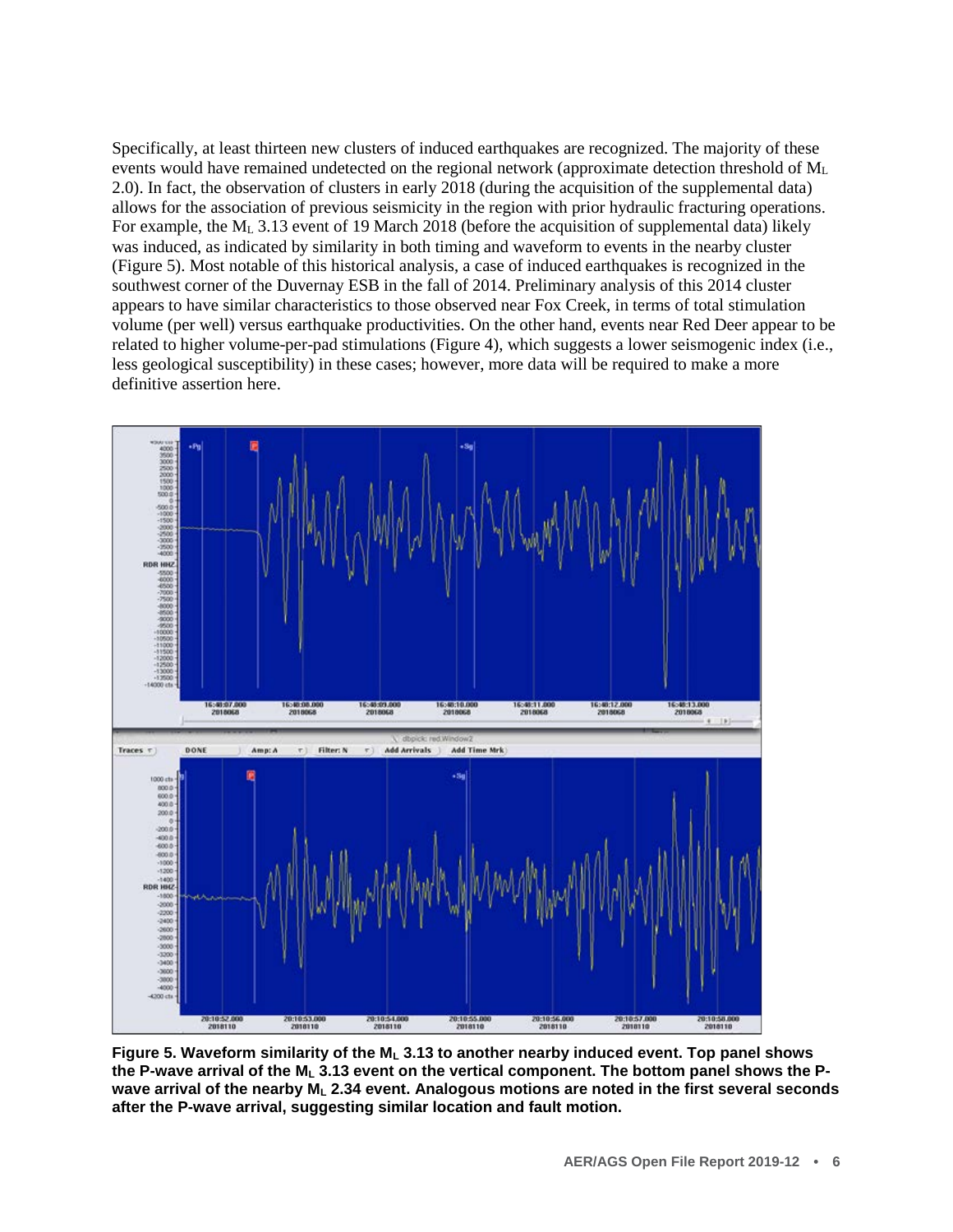Overall, the occurrence of seismicity in the Duvernay ESB, and its confirmation as induced events, places confidence in the seismogenic potential of this portion of the basin to cause events. Events in this region have been observed with magnitudes as large as  $M<sub>L</sub> 4.18$ , with numerous other cases as large as  $M<sub>L</sub> 2.0$ . Based on these findings we further consider the implications of this observation.

#### <span id="page-11-0"></span>**3 Well Log Analysis**

Given the propensity for induced seismicity within the Duvernay ESB area, our next steps were to better understand why this region may be susceptible to these events through comparisons to other regions where geological proxies for seismogenic potential have been identified. For example, it was found that hydraulic fracturing induced earthquakes near Cardston were related to fluid flow along faults (Galloway et al., 2018). The presence of fluid flow along faults caused sporadic dissolution of Wabamun Group anhydrite, thinning these strata and eventually causing karst collapse contemporaneous with the deposition of the shales of the Exshaw Formation. A corollary to this dissolution is that areas of locally overthickened Exshaw Formation shale were spatially associated with geological conditions leading to increased seismogenic potential. Along this line of inquiry, we searched for anomalous thinning of anhydrite (in formations proximal to the Duvernay Formation within the stratigraphic succession) using available well log data. Unfortunately, well logs with depths penetrating formations with potential for anhydrite underlying the Duvernay are quite scarce. Instead, the thickness of the overlying Stettler Formation of the Wabamun Group (Figure 6) was used as a potential proxy to identify regions, which may deviate from the regional trend of anhydrite thickness, and coincide with hydraulic fracturing induced earthquake cases.

Despite the concession to instead use the better sampled Stettler Formation, this analysis did not yield spatial trends which were obviously related to earthquake locations. Likely this is still related to inadequate spatial resolution as a result of poorer sampling, if a relationship indeed exists.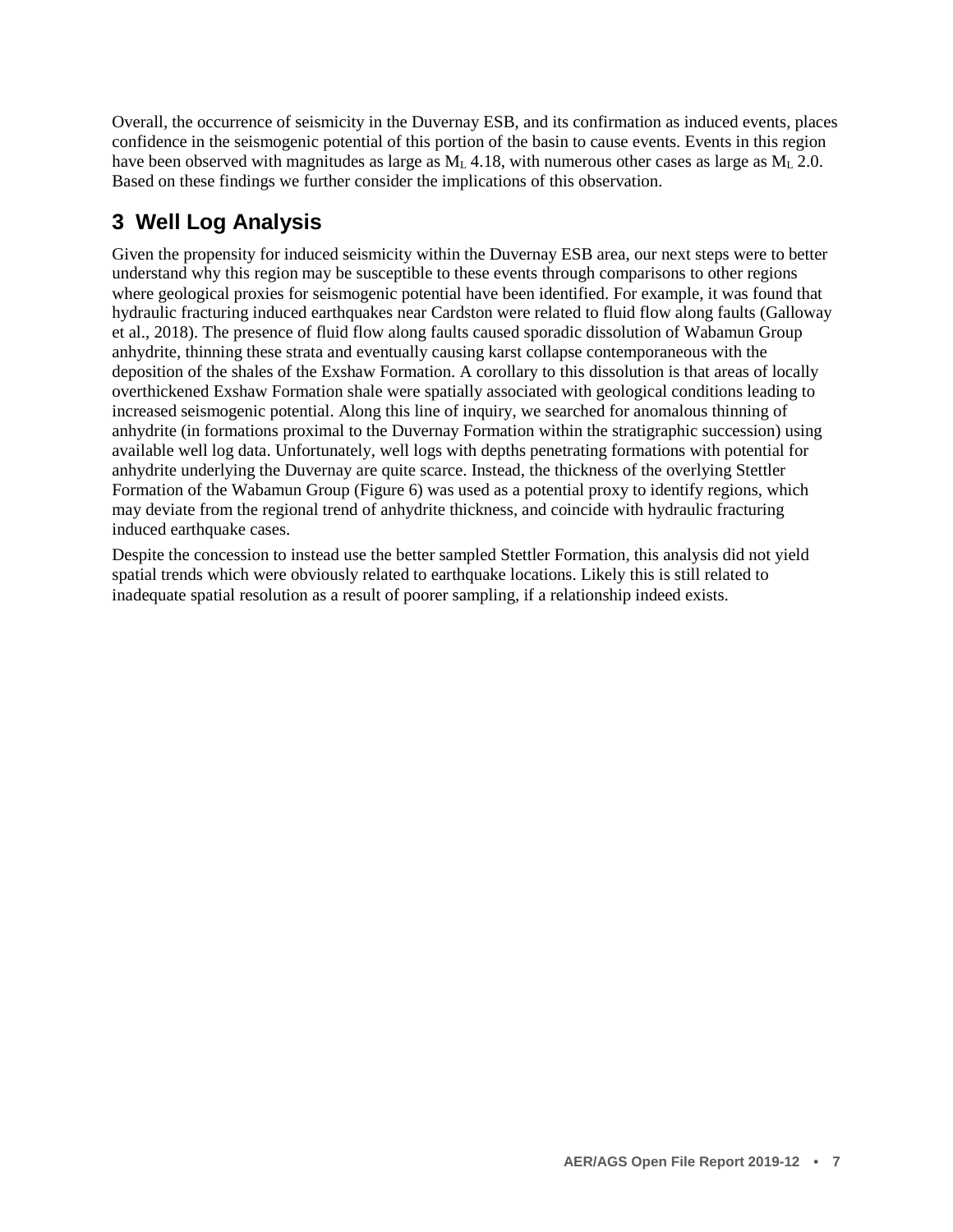<span id="page-12-1"></span>

**Figure 6. Map of Stettler Formation thickness (comprising predominantly anhydrite). Thicknesses from individual well logs (black dots) were interpolated (coloured area) to infer potential trends that indicate a geological susceptibility to induced earthquakes. Locations of the Leduc Formation reef margins (blue lines), areas experiencing induced earthquakes (red boxes), and the City of Red Deer (red star) are also shown.**

### <span id="page-12-0"></span>**4 Updates to the Geological Susceptibility Model**

The occurrence of new earthquakes in the Duvernay ESB and Fox Creek areas provide new data and an opportunity to update the susceptibility model for induced seismic events. Originally, the geological susceptibility approach (Pawley et al., 2018) utilized a machine learning algorithm to predict which areas may be more prone to experiencing earthquakes. This model was based on associations of which injection wells did and did not cause earthquakes, coupled with the best available information on underlying geological features. This approach is being continually refined as many of the underlying features are incompletely known, new earthquake clusters continue to occur, the play continues to be developed, and our understanding of the triggering mechanisms of these earthquakes grows.

A versioning approach was adopted to update the geological susceptibility model, due to the addition of new data to inform the model (Schultz and Pawley, 2019). Updates to the model include: (i) new wells developed in the years since the first version of the model, (ii) newly identified clusters of induced earthquakes in the Fox Creek and ESB areas, and (iii) a new geological feature using the Leduc Formation reef edges analogous to prior work (Schultz et al., 2016). Full details of the changes and results are discussed in Schultz and Pawley (2019) and shown in Figure 7.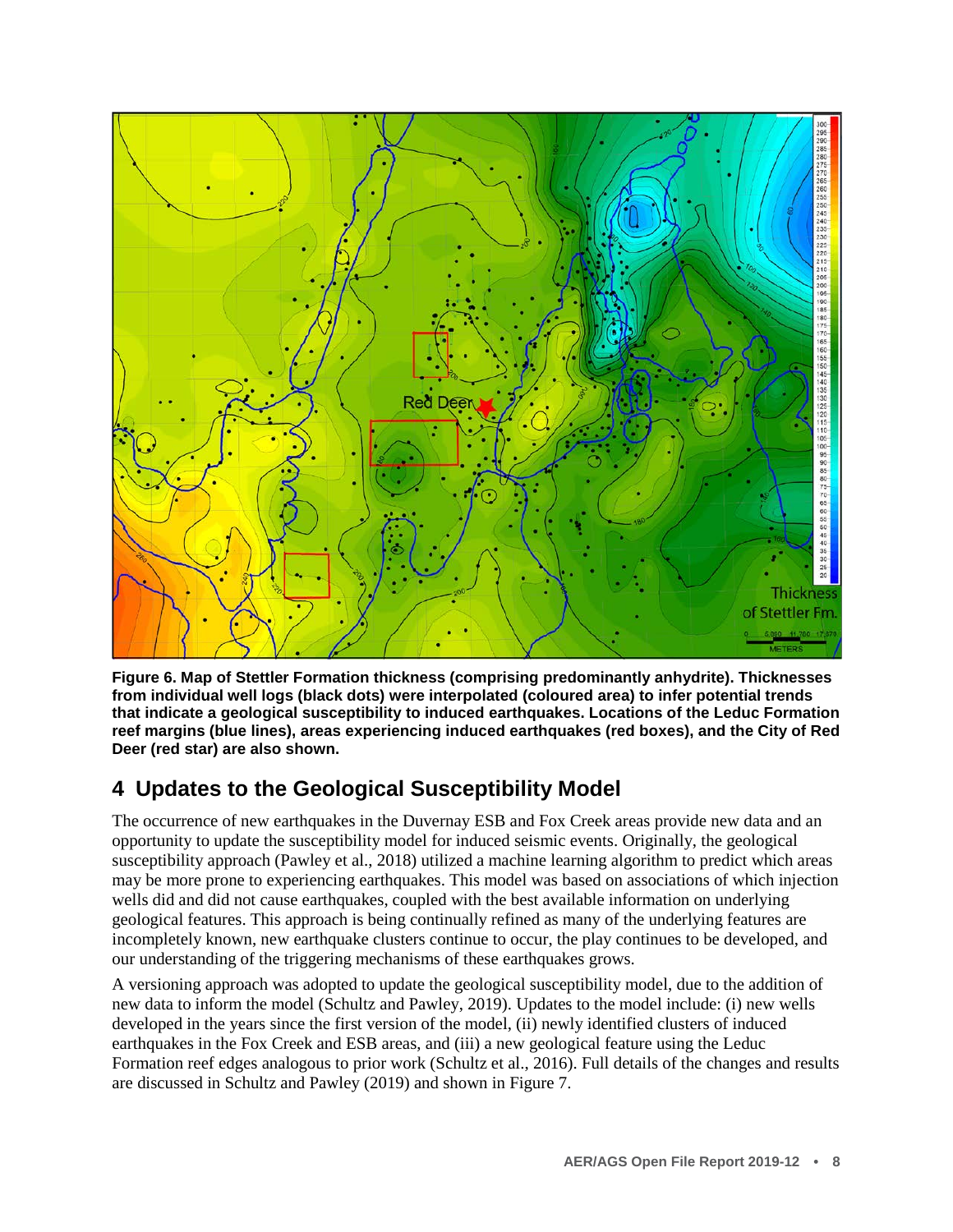<span id="page-13-1"></span>Overall, the versioning approach has allowed for the incorporation of the new Duvernay ESB events into the geological susceptibility model. The new version appears to more faithfully represent the Duvernay ESB cases that were previously unencountered. New to this version, the geological susceptibility model now appears to extrapolate more strongly to regions nearby the margins of the Leduc reefs (Figure 7), which could be important for future development of the play. Similar to seismological analysis of the Duvernay ESB, the susceptibility model still predicts a low (but non-zero) likelihood of events in this region. The interpretation of this is that large enough volumes used during hydraulic fracturing stimulations can allow for moderately seismogenic regions to produce felt events.



**Figure 7. Seismogenic activation potential from the current geological susceptibility model (Schultz and Pawley, 2019). a) Median model values. b) Error in the model (difference between 5 and 95 percentiles).**

### <span id="page-13-0"></span>**5 Conclusions**

In conclusion, this report outlines the developed learnings from the newly emerging cluster of earthquakes in the Duvernay ESB. Analysis of data suggested that the  $M<sub>L</sub>$  3.13 and 4.18 events were induced, and that other smaller clusters of events (up to ML 2.0) in the Duvernay ESB were also induced. A historical analysis also revealed a previously unidentified case of induced seismicity in 2014. These seismological results are being prepared for submission to a peer-reviewed journal (Schultz and Wang., in progress).

Attempts to define new geological features based on inferred hydrological concepts were hampered by sparse data. However, the geological susceptibility model was successfully updated to reflect the new information gained from this work, including new training data and one new geological feature. Detailed results of this work are published in an AGS OFR (Schultz and Pawley, 2019).